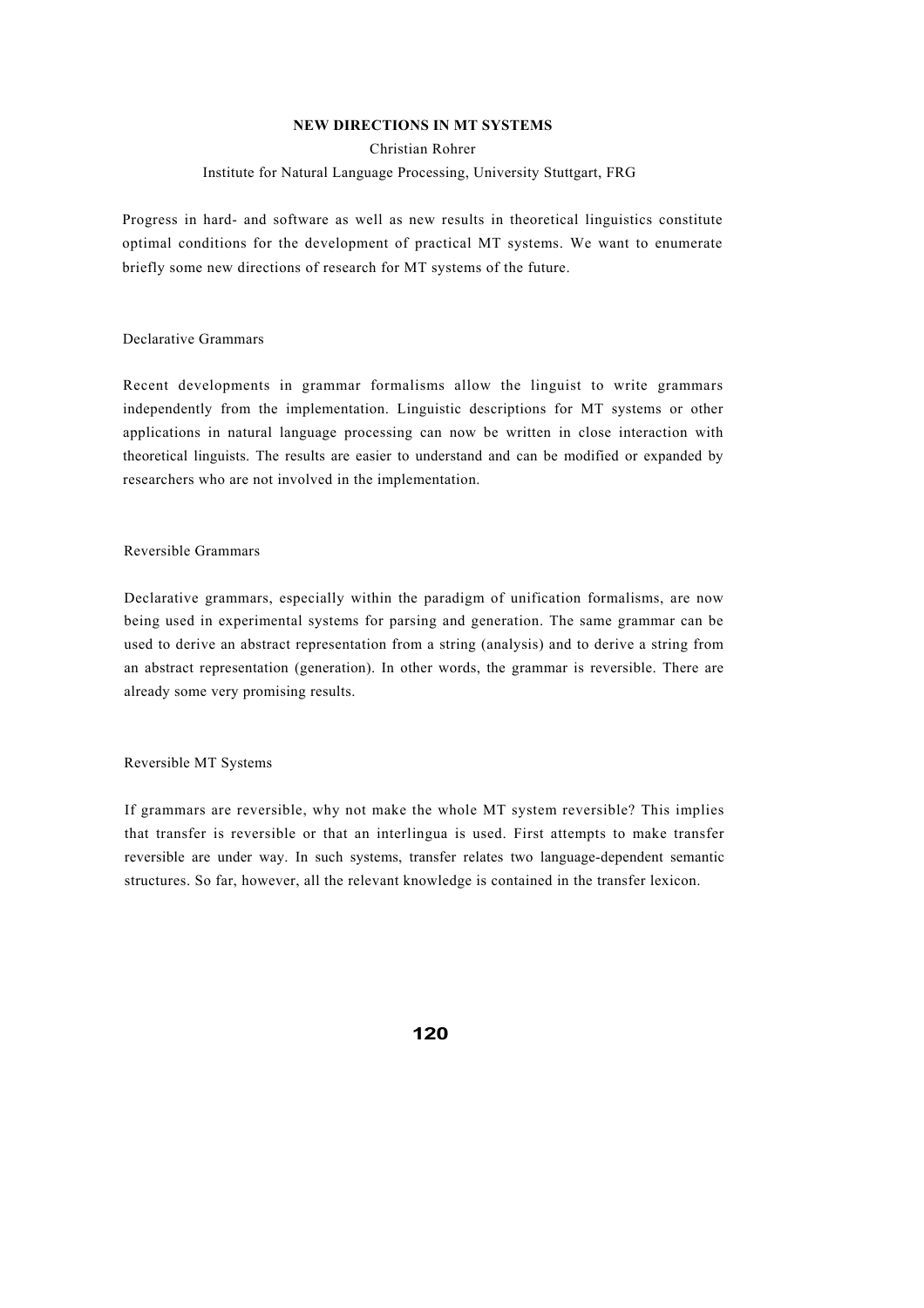#### Multilevel Transfer

It has been shown that phonological, morphological, syntactic and contextual aspects contribute to the meaning of a sentence. Therefore, in MT too, one must provide the possibility to refer simultaneously to different levels. These considerations have led to the concept of multi-level transfer, a concept which is now being implemented by several research groups around the world.

### Multilingual MT Systems

MT systems for organizations such as the European Community must be able to translate between many different languages. MT based on directed transfer between n languages requires n \* (n-1) different transfer components. Intensive research in contrastive linguistics is necessary in order to exploit the syntactic and semantic parameters common among languages of the same family (like the Romance languages, or between Japanese and Korean). Furthermore, work on formal theories of grammar has considerably sharpened understanding of linguistic universals - principles that are common to all languages. In the future, results from 'Universal Grammar' (Chomsky) may be used in MT. Some prototype systems inspired by this approach are already being implemented.

Semantic representations, which are more abstract than the syntax-oriented representations of earlier MT systems, will also contribute to the construction of multilingual systems by reducing the tasks of the transfer component.

Knowledge Representation and Disambiguation

Resolution of lexical and syntactic ambiguities is a major problem of MT. It is well known that many ambiguities cannot be resolved without common-sense knowledge. Consider for instance an example from the German Federal Railway Table: "mothers with children under four". Only our world-knowledge tells us who is four years old.

Now, independently of MT, great efforts are made by AI researchers to represent commonsense knowledge for expert systems, computer aided instruction, and knowledge processing technology in general. It can be expected that advances in knowledge representation will contribute significantly to the resolution of ambiguities. Knowledge representation will be especially effective if the MT system is restricted to a special domain of application. It

**121**